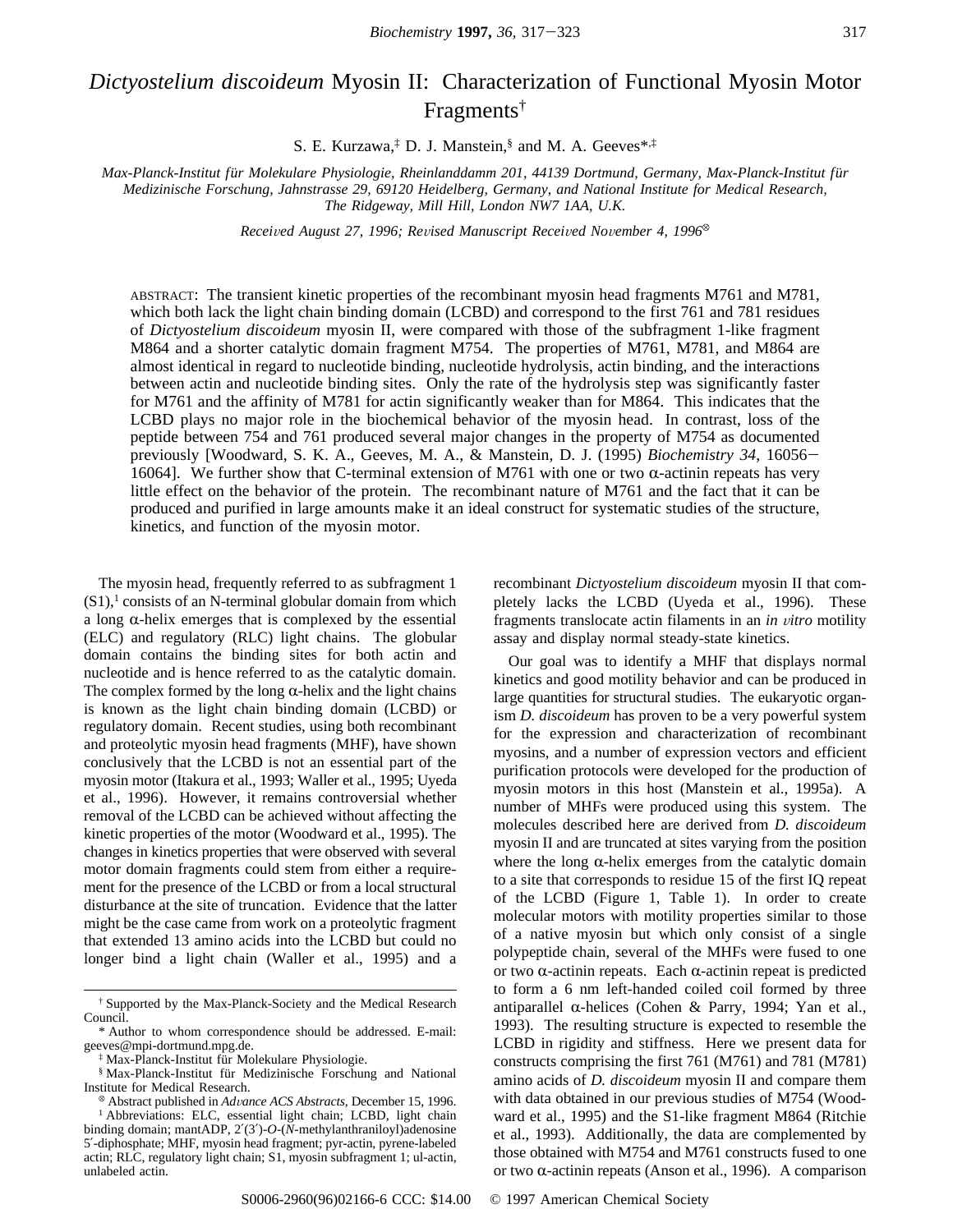

FIGURE 1: Termination sites of myosin head fragments used in this work are shown superimposed on the three-dimensional backbone structure of chicken subfragment 1 (Rayment et al., 1993). The main chain of the globular head is shown in red (*D. discoideum* aminoacids  $1-754$ ; equivalent sites in chicken are listed in Table 1), amino acids  $755-761$  are in green, amino acids  $762-781$  are in yellow, and remainder of the main chain is in red. The essential light chain is in blue and the regulatory light chain in pink.

| Table 1: Termination Sites for Myosin Head Fragments <sup>a</sup> |                                                         |                                                              |  |  |  |  |
|-------------------------------------------------------------------|---------------------------------------------------------|--------------------------------------------------------------|--|--|--|--|
| motor domain                                                      | D. discoideum                                           | G. gallus                                                    |  |  |  |  |
| M754<br>$S1dC^b$<br>M761<br>MD <sup>c</sup><br>M781               | $Ile-754$<br>Glu-759<br>$Arg-761$<br>Trp-776<br>Val-781 | $Leu-775$<br>Asp- $780$<br>$Lys-782$<br>Phe-797<br>$Glu-802$ |  |  |  |  |

*<sup>a</sup>* The C-terminal termination sites for the fragments used here and those used by Itakura et al. (1993) and Waller et al. (1995). The termination sites in the *D. discoideum* myosin heavy chain sequence and the corresponding sites in chicken skeletal myosin are listed. The following N- and C-terminal extensions were added to the above head fragments when expressed in *D. discoideum*. Residues that are not part of the native myosin sequence are underlined. M754: MDGT-EDPIHD...LARILGSTRDALH<sub>8</sub>. M761: MDGTEDPIHD...EEAREQR-LGSTRDALH8. M781: MH7TED...KV. *<sup>b</sup>* S1dC: S1 catalytic domain of *D. discoideum* myosin II (Itakura et al., 1993). *<sup>c</sup>* MD: motor domain of chicken myosin produced by proetolytic digestion (Waller et al., 1995).

of the termination site of the constructs used here and in related studies is shown in Table 1.

### **MATERIALS AND METHODS**

*Protein Expression and Purification*. *D. discoideum* transformants were grown at 21 °C in DD-broth 20 containing (per liter): 20 g of protease peptone L85 (Oxoid), 7 g of yeast extract (Oxoid), 8 g of glucose, 0.33 g of Na<sub>2</sub>- $HPO<sub>4</sub>·7H<sub>2</sub>O$ , and 0.35 g of  $KH<sub>2</sub>PO<sub>4</sub>$ . Transformants were obtained by electroporation and continuously grown in the presence of 10 *µ*g/mL aminoglycoside G418 (Manstein et al., 1995a). Plasmids used for transformation were derivatives of the extrachromosomal vectors pDXA-3H and pDXA-HC (Manstein et al., 1995a). The myosin $-\alpha$ -actinin fusion constructs were created by linking codon 754 or 761 of the *D. discoideum mhc*A gene to codon 264 of the *D. discoideum*  $\alpha$ -actinin gene. Constructs fused to one central  $\alpha$ -actinin repeat extended to codon 387 and those tagged with two repeats to codon 505. DNA fragments encoding one or two  $\alpha$ -actinin repeats were obtained by PCR from a cDNA construct (Noegel et al., 1987). M754, M761, and all R-actinin fusion constructs (M754-1R, M754-2R, M761-1R, and M761-2R) carry a C-terminal affinity tag consisting of eight His residues. M781 extends to codon 781 of the *D. discoideum mhc*A gene and carries an N-terminal tag consisting of seven His residues. Transformants were screened for protein production, and the His-tagged myosin fragments were purified as described by Manstein and Hunt (1995b). Yields of up to 8 mg of each construct/L of culture medium were obtained, and SDS gels showed the presence of a single band of protein when loaded at 10 *µ*g per lane. Thus even the M781 construct which has a partially intact binding site has no detectable light chain present. M864 was purified as described previously (Ritchie et al., 1993). Electrospray mass spectra were aquired on a VG Platform instrument with on-line trapping as described by Aitken et al. (1995).

*Stopped-Flow Experiments and Fluorescence Titrations.* Stopped-flow experiments were performed at 20 °C with a Hi-tech Scientific SF61 or SF-61MX stopped-flow spectrophotometer equipped with a 100 W Xe/Hg lamp and a monochromator. Pyrene fluorescence was excited at 365 nm and detected after being passed through a KV 389 nm cutoff filter. Tryptophan fluorescence, excited at 290 nm, was monitored through a WG 320 nm cutoff filter. Light scattering was collected at 90° to the incident light at 405 nm. Data were stored and analyzed using software provided by Hi-Tech. Transients shown are the average of three to five consecutive shots of the stopped-flow machine. All concentrations refer to the concentration of the reactants after being mixed in the stopped-flow observation cell. Fluorescence titrations were carried out on a SLM 8100 spectrofluorometer and a Aminco-Bowman Series 2 luminescence spectrometer at 20 °C using excitation/emission bandwidths of 4 nm. Pyrene fluorescence was excited at 365 nm with emission at 405 nm. Typical working volumes of 700 *µ*L were used. The experimental buffer used throughout was  $25 \text{ mM HEPES}, 5 \text{ mM } \text{MgCl}_2$ , and  $100 \text{ mM KCl}, \text{ pH } 7.0$ .

*Affinity of Actin for MHF.* The affinities were measured using a novel stopped-flow method in which 30 nM pyractin was preincubated with different concentrations of MHF. The complex was then mixed with ATP in the stopped-flow instrument, and the amplitude of the observed transient gave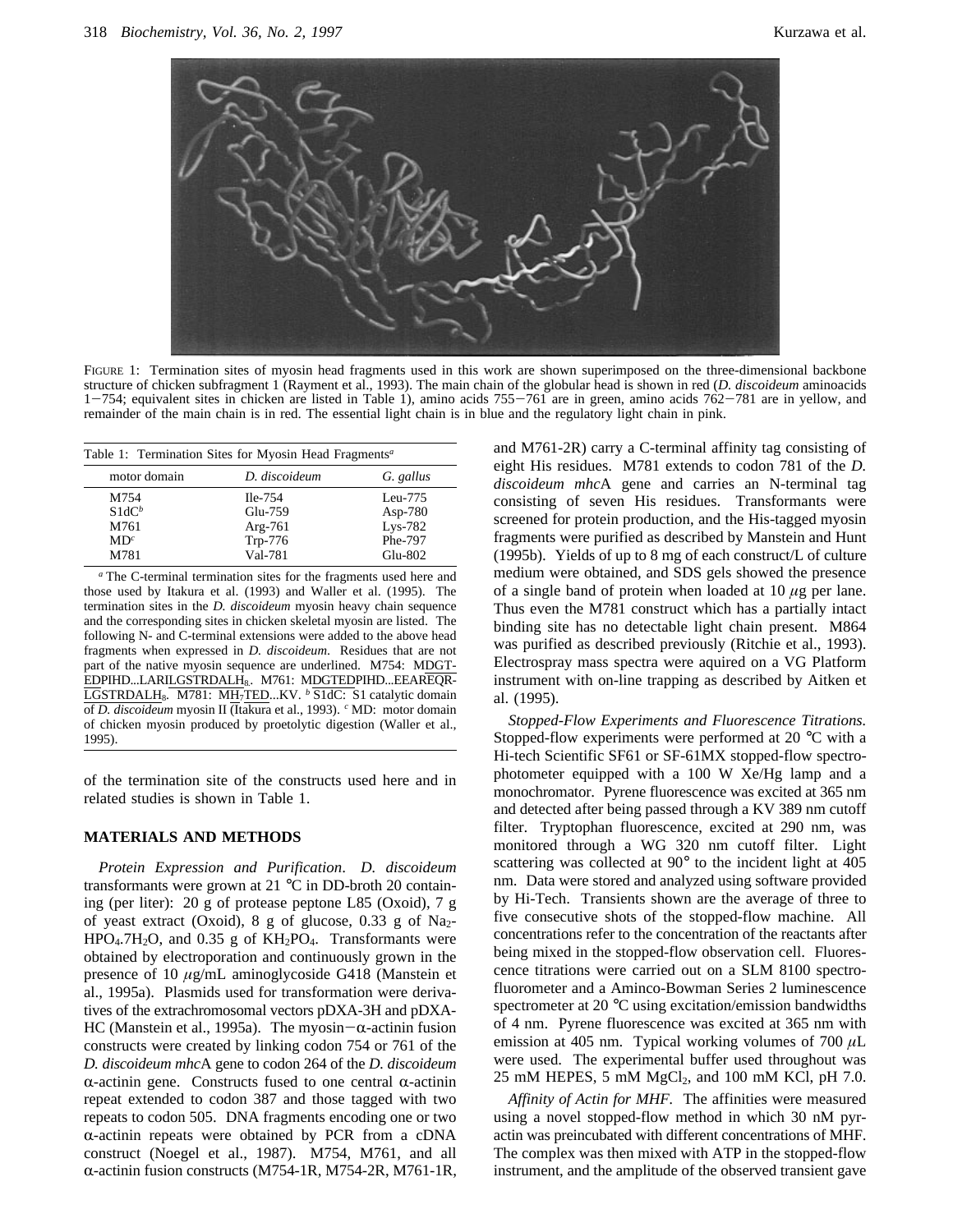#### Kinetic Characterization of Myosin Motor Fragments *Biochemistry, Vol. 36, No. 2, 1997* 319

an estimate of the concentration of the acto'MHF complex present at equilibrium (Kurzawa & Geeves, 1996).

*Proteins and Reagents.* Rabbit actin was purified by the method of Lehrer and Kerwar (1972) and labeled with pyrene (pyr-actin) as previously described (Criddle et al., 1985). The 2′(3′)-*O*-(*N*-methylanthraniloyl) derivative of ADP (mant' ADP) was prepared by reaction with *N*-methylisatoic anhydride as described by Hiratsuka (1983), except that after reaction it was purified on a DEAE-cellulose column as described in Woodward et al. (1991).

# **RESULTS AND DISCUSSION**

Previous studies of the full-length *Dictyostelium* myosin head (M864) have shown that the interaction of the fragment with nucleotide and actin appears to follow the same basic mechanism that was described for S1 from rabbit fast muscle myosin and other muscle myosins (Ritchie et al., 1993; Marston & Taylor, 1980). Therefore, the ATP binding and hydrolysis by the fragments have been analyzed in terms of the model shown in Scheme 1 based on that of Bagshaw et

Scheme 1

$$
M + ATP \frac{\frac{k_{+1}}{k_{-1}}}{\frac{k_{-1}}{k_{-2}}} M \cdot ATP \frac{\frac{k_{+2}}{k_{-2}}}{\frac{k_{-2}}{k_{-2}}} M^* \cdot ATP \frac{\frac{k_{+3}}{k_{-3}}}{\frac{k_{-3}}{k_{-3}}} M^* \cdot ADP \cdot P_i
$$

al. (1974). In this scheme M is MHF, and the asterisks refer to different conformations of the protein as detected by intrinsic protein fluorescence. Step 1 is the formation of the binary collision complex followed by an almost irreversible rapid isomerization to the M\*'ATP complex. This is followed by the reversible cleavage step. In a subsequent rate-limiting step phosphate is released followed by the faster release of ADP.

The experiments in the presence of actin were analyzed in terms of models developed by Millar and Geeves (1983) and Siemankowski and White (1984) and used previously for studies of acto'S1 and acto'M864 and acto'M754 (Scheme 2). In this scheme A and M represent actin and

Scheme 2

ne 2  
A•M + ATP 
$$
\stackrel{K_1}{\rightleftharpoons}
$$
 A•M•ATP  $\stackrel{k_{+2}}{\longrightarrow}$  A + M•ATP  
A•M•ADP  $\stackrel{K_p}{\rightleftharpoons}$  A•M + ADP

MHF, respectively. The first step after mixing acto'MHF and ATP is the rapid equilibration between A'M and ATP defined by the equilibrium constant  $K_1$ ; this is followed by an isomerization of the ternary complex which limits the maximum rate of actin dissociation from the complex. Thus the observed rate constant for the ATP-induced dissociation of actin from the complex is defined by

$$
k_{\text{obs}} = \text{[ATP]} \mathbf{K}_1 \mathbf{k}_{+2} / (1 + \mathbf{K}_1 \text{[ATP]}) \tag{1}
$$

In the presence of ADP there is competition between the two nucleotides in binding to A'M. Assuming a rapid equilibrium between A'M and the ADP-bound state, then for a fixed ATP concentration the  $k_{obs}$  is given by the equation:

$$
k_{\text{obs}} = k_0/(1 + \text{[ADP]/K}_{\text{D}})
$$
 (2)

where  $k_0$  is the observed rate constant in the absence of ADP

and  $K_D$  is the dissociation constant of ADP (Siemankowski & White, 1984).

In the following section we represent the results of a transient kinetic analysis in terms of the above models for M761 and M781. These are compared with data previously published for M754 (Woodward et al., 1995) and the fulllength *D. discoideum* myosin head M864 (Ritchie et al., 1993). Where available, the original data for M754 and M864 are shown in the figures. Where no specific experimental data points are available in the relevant concentration range, the predicted curves are plotted on the basis of the derived rate constants.

*ATP Binding to MHF.* The rate of ATP binding to the actin-free head fragment was monitored from the increase in intrinsic protein fluorescence following addition of excess ATP. The observed process could be fitted to a single exponential  $[F = F_0(1 - e^{-k_{obs}t})$ ; Figure 2A], and  $k_{obs}$  was linearly dependent on ATP concentrations in the range of 5-25  $\mu$ M. The second-order rate constant of binding ( $K_1k_{+2}$ ) is defined by the gradient of the plot in Figure 2B, and values of  $K_1k_{+2}$  were similar for M864, M761, and M781 but slower by a factor of 10 for the shortest fragment M754 (Table 2). At higher ATP concentrations ( $>1$  mM)  $k_{obs}$  was no longer linearly dependent upon [ATP], and the data are shown in Figure 2C with the best fit to a hyperbola  $(k_{obs} = k_{max}[ATP]/$  $([ATP] + K_{0.5})$ ] superimposed. The values of  $k_{+3} + k_{-3}$ shown in Table 2 were obtained from the fitted value of *k*max. This parameter shows more variability between the proteins. M864 and M781 have similar values and are  $4-5$ -fold slower than that for M761; M754 is midway between M864 and M761. The mechanism of ATP binding and cleavage shown in Scheme 1, where ATP binding is a rapid, almost irreversible step, does not predict a hyperbolic dependence of  $k_{obs}$  upon [ATP].  $K_{0.5}$  in this case simply represents the [ATP] at which  $K_1k_{+2}$ [ATP]  $\approx$   $(k_{+3} + k_{-3})/2$ . Thus the large variations observed in  $K_{0.5}$  reflect changes in both the rate of ATP binding  $(K_1k_{+2})$  and ATP cleavage  $(k_{+3} + k_{-3})$ .

The amplitude of the fluorescence changes observed on mixing with ATP varied between the four fragments. M761 gave the largest fluorescence change (17%). The changes observed upon binding of ATP to M754, M781, and M864 were 9%, 5%, and 4%, respectively. In every case the amplitude of the fluorescence signal showed little change between 50  $\mu$ M and 2 mM ATP. For rabbit myosin S1 the fluorescence change is believed to consist of two components, one associated with the binding of nucleotide and the second to the ATP hydrolysis step (see Scheme 1). For M864 the smaller fluorescence change was suggested to result from a signal change only on the hydrolysis step. The absence of a fluorescence change on ADP binding and the absence of tryptophans (W113 and W131) in the nucleotide binding site of *D. discoideum* myosin were used as supporting arguments. The equivalent residues to W113 and W131 in chicken skeletal muscle myosin are D112 and R130 in the *D. discoideum* myosin II heavy chain sequence. The larger percentage fluorescence increase in M754 was then attributed to the loss of tryptophans (W776, W808, W810, W811) in the LCBD which reduces the absolute fluorescence signal but would not affect the absolute signal change. The smaller percentage signal change in M781 could be the result of one additional tryptophan residue in the tail (W776) which would increase the absolute fluorescence relative to M754. The large fluorescence amplitude observed with M761 is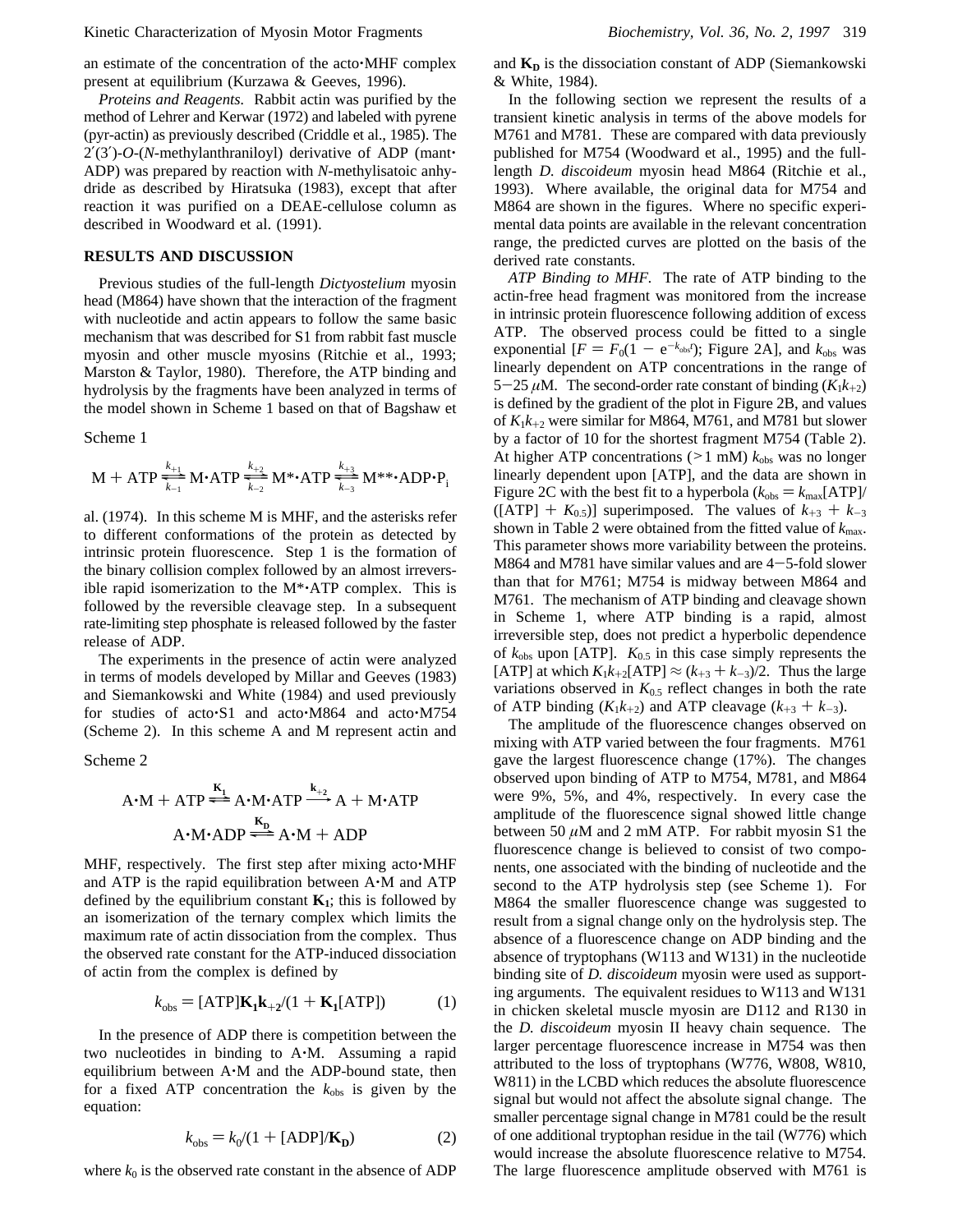

FIGURE 2: Rate of ATP binding to myosin head fragments. (A) Fluorescence change on 10  $\mu$ M ATP binding to 0.5  $\mu$ M M761 in the stopped-flow fluorometer. Fluorescence was excited at 295 nm and emission observed through a WG 320 filter. (B and C) Dependence of the observed rate constant of the fluorescence change on ATP concentrations of (B)  $5-25 \mu M$  and (C)  $0.1-3.0 \text{ mM}$  for  $M761$  ( $\blacksquare$ ) and  $M781$ ( $\blacksquare$ ). Data in (B) were fitted to a straight line and in (C) to a hyperbola as described in the text. The values of *K*0.5 determined were 26 *µ*M (M864), 41 *µ*M (M781), 1433 *µ*M (M754), and 245  $\mu$ M (M761); all other values are given in Table 2. The predicted curves for M864 (no symbol) and M754 (O) based on Ritchie et al. (1993) and Woodward et al. (1995) are added to the plots. Conditions:  $25 \text{ mM HEPES}, 5 \text{ mM } MgCl<sub>2</sub>, and 100 \text{ mM}$ KCl, pH 7.0, 20 °C.

unexpected, and an explanation may require a high-resolution structure of the MHFs.

*ATP-Induced Dissociation of Acto*'*MHF Complexes.* The binding of ATP to pyr-acto'MHF complexes was monitored by observing the exponential increase in pyrene fluorescence or the decrease in light scattering as the complex dissociates following addition of excess ATP (Figure 3A). The observed rate constants were linearly dependent upon ATP concentrations in the range of  $5-25 \mu M$  as shown in Figure 3B. The second-order binding constants  $K_1k_{+2}$ , defined by the gradient in Figure 3B, are similar for M761, M781, and M864 but 10-fold faster for M754 (Table 2). At high ATP concentrations  $(2 mM)$  the observed rate constants saturate (Figure 3C), and the [ATP] dependence of  $k_{obs}$  could be described by a hyperbola as predicted by Scheme 2, where  $k_{\text{max}} = \mathbf{k}_{+2}$  and  $K_{0.5} = 1/\mathbf{K}_1$ . M761 and M781 are similar to the full-length head M864 with both  $K_1$  and  $k_{+2}$  varying by less than a factor of 2. In contrast, the 10-fold faster apparent second-order rate constant of ATP binding for M754 is due to changes in both  $k_{+2}$  and  $K_1$ .

*Competitive Binding of ATP and ADP to Acto* $^{\bullet}$ *MHF.* The affinity of ADP for the pyr-actin'MHF was determined from the competitive inhibition of ATP-induced dissociation of pyr-acto'MHF as shown in Figure 4A. Again the exponential increase in pyrene fluorescence or the decrease in light scattering during the dissociation of the pyr-acto'MHF complex was monitored. The data for M864, M761, and M781 were fitted with eq 2 as shown in Figure 4B. Dissociation constants of approximately 100  $\mu$ M were obtained for the three MHFs (see Table 2). As described previously (Woodward et al., 1995) and in contrast to the other acto'MHF complexes, pyr-acto'M754 exhibits a biphasic decrease of light scattering in the presence of ADP, and much tighter binding of ADP to acto'M754 was observed  $(K_D = 0.4 \mu M).$ 

*Actin Binding to Different Head Fragments.* The rate of actin binding to the three short heads (M754, M761, and M781) was measured by following the exponential decrease in pyrene fluorescence observed on binding of excess pyractin to the head fragments (Figure 5A). The observed rate constants were plotted against pyr-actin concentration (Figure 5B), and all *k*obs were linearly dependent upon actin concentration over the range studied  $(2.5-7.5 \mu M)$ . The second-order rate constants of pyr-actin binding  $(k_{on})$  obtained from the gradient were similar for all three fragments (see Table 2). This measurement was not made by Ritchie et al. (1993), and so no comparison is possible to the S1-like head fragment.

The affinity of M864 and M754 for actin was determined by a standard fluorescence titration of pyr-actin with the head fragments (Woodward et al., 1995; Ritchie et al., 1993). Here we used a novel stopped-flow method for M761 and M781 (essentially a fluorescence titration in the stopped-flow machine; Kurzawa & Geeves, 1996) which we believe is more accurate and gives  $K_d$  values in general 2-3-fold tighter than those determined by a standard fluorescence titration. The data shown in Table 2 are the measured values for the four fragments. Assuming that the values for M761 and M781 are  $2-3$ -fold tighter than expected, then the affinity to pyr-actin is similar for M864 ( $K_d$  = 70 nM), 761 (11 nM), and M754 (40 nM) but significantly weaker for M781 with an affinity of 160 nM. The reasons for the weaker affinity of M781 are not apparent.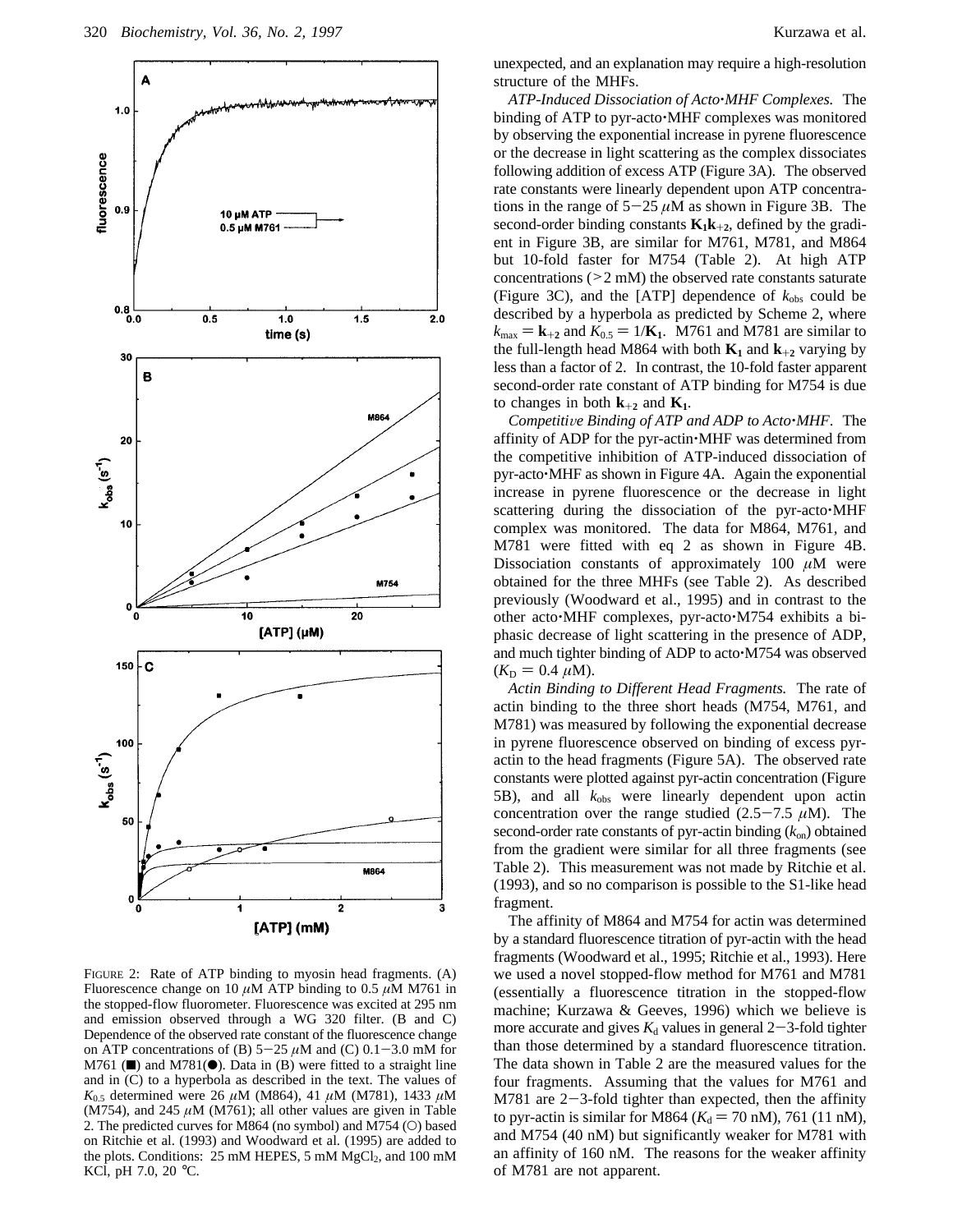| Table 2: Results of the Transient Kinetic Analysis                                                 |                                                           |                                                                                                                      |                            |                           |                       |                             |                             |
|----------------------------------------------------------------------------------------------------|-----------------------------------------------------------|----------------------------------------------------------------------------------------------------------------------|----------------------------|---------------------------|-----------------------|-----------------------------|-----------------------------|
|                                                                                                    | rate constant <sup>d</sup>                                | $M864^a$                                                                                                             | M781                       | M761                      | $M754^b$              | M761-1R                     | M761-2R                     |
| nucleotide binding to acto MHF                                                                     | $K_1k_{+2}$ (M <sup>-1</sup> s <sup>-1</sup> )            | $1.4 \times 10^{5}$                                                                                                  | $1.56 \times 10^{5}$       | $2.1 \times 10^{5}$       | $1.5 \times 10^{6}$   | $1.2 \times 10^{5}$         | $1.25 \times 10^{5}$        |
|                                                                                                    | ${\bf K}_1(M^{-1})$                                       | 330                                                                                                                  | 588                        | 667                       | $\leq$ 1500           | 286                         | 197                         |
|                                                                                                    | ${\bf k}_{+2}$ (s <sup>-1</sup> )                         | 450                                                                                                                  | 333                        | 411                       | $\geq$ 800            | 447                         | 467                         |
|                                                                                                    | $\mathbf{K}_{\mathbf{D}}(\mu \mathbf{M})$                 | 94                                                                                                                   | 100                        | 49                        | 0.5                   | 140                         | 190                         |
| actin binding to MHF                                                                               | $K_d$ (nM)<br>$k_{on}$ (M <sup>-1</sup> s <sup>-1</sup> ) | 70                                                                                                                   | 160<br>$1.0 \times 10^{6}$ | 11<br>$1.3 \times 10^{6}$ | 40<br>$7 \times 10^5$ | 31.7<br>$0.9 \times 10^{6}$ | 11.8<br>$1.5 \times 10^{6}$ |
| nucleotide binding to MHF                                                                          | $K_1k_{+2}$ (M <sup>-1</sup> s <sup>-1</sup> )            | $9.4 \times 10^{5}$                                                                                                  | $5.5 \times 10^{5}$        | $6.06 \times 10^{5}$      | $5.7 \times 10^{4}$   | $5.7 \times 10^{5}$         | $5.3 \times 10^{5}$         |
|                                                                                                    | $k_{+3} + k_{-3}$ (s <sup>-1</sup> )                      | 24                                                                                                                   | 37                         | 160                       | 80                    | 29                          | 32                          |
| <i>in vitro</i> motility on nitrocellulose surface <sup><math>c</math></sup> (nm s <sup>-1</sup> ) |                                                           | 124                                                                                                                  | nd                         | nd                        | nd                    | 107                         | 169                         |
| <i>in vitro</i> motility on antibody surface <sup>c</sup> ( $\mu$ m s <sup>-1</sup> )              |                                                           | nd                                                                                                                   | nd                         | nd                        | nd                    | 2.51                        | 3.28                        |
|                                                                                                    | $- - -$                                                   | $\mathbf{1}$ $\mathbf{1}$ $\mathbf{1}$ $\mathbf{1}$ $\mathbf{1}$ $\mathbf{1}$ $\mathbf{1}$ $\mathbf{1}$ $\mathbf{1}$ |                            |                           | .                     | .                           |                             |

*<sup>a</sup>* All values from Ritchie et al. (1993). *<sup>b</sup>* All values from Woodward et al. (1995) except the *k*on value, which is from this work. *<sup>c</sup>* All values from Anson et al. (1996). *d* Experimental conditions for all measurements: 25 mM HEPES, 5 mM MgCl<sub>2</sub>, 100 mM KCl, pH 7.0, 20 °C.

Overall, the myosin head fragments M761 and M781 show a kinetic behavior similar to that of the S1-like fragment M864. Only the apparent rate of the hydolysis step is 5 times faster for M761, and the affinity of actin for M781 is 5 times weaker than for M864. Every other parameter is within a factor of 2 of that measured for the full-length M864. Thus the presence of the light chains and the full integrity of the distal part of the head are not essential for the interaction of the head with neither actin nor nucleotide. Furthermore, the communication between the binding sites for actin and nucleotide on the head is not affected by lack of the LCBD as shown by the similarities in the values of  $k_{+2}$  and the observation that the affinities of ATP and ADP are reduced to the same extent by actin in M864, M761, and M781. In addition, these studies suggest that the presence of the His tag, on either the C-terminus (M761) or the N-terminus (M781) does not have a major influence on the properties of the myosin motor.

The loss of peptide  $755-761$  has a dramatic effect on the kinetic properties of the head fragment as shown by the behavior of M754. The major changes in comparison with M761 are 10-fold slower binding of nucleotide to M754, 10-fold faster binding of ATP to acto'M754, and a 100-fold tighter binding of ADP to acto'M754. In our original study of M754 we suggested that the apoenzyme may be less stable than the full-length head and as a result the nucleotide binding site may not be fully formed, resulting in lower rates of nucleotide binding. Once either nucleotide or actin is bound, however, the protein is stabilized, and hence rates of ATP hydrolysis by M754 and rates of ATP binding to acto' M754 are fast. Support for this interpretation has recently been provided by differential scanning calorimetry studies of these proteins (Levitsky et al., 1997). Unfortunately, in the crystal structure of the *D. discoideum* truncated head fragment this area is not resolved, and therefore any possible direct role of this peptide in the integrity of the head structure cannot be fully assessed (Fisher et al., 1995; Smith & Rayment, 1996). However, it remains clear that the absence of this peptide does have dramatic effects on the properties of the head in both the presence and absence of actin; i.e., the affinity of ADP for acto'M754 is very high, and the presence of ADP on M754 does not have a marked affect on the affinity of actin for M754 (Woodward et al., 1995). This observation may have significance in the possible role of the LCBD in regulating the ATPase activity of myosin. It is known that the regulatory light chain can influence the ATPase activity of myosin and actomyosin through calcium binding in molluscan myosin or phosphorylation in both vertebrate and nonvertebrate myosins. Thus a communica-

tion pathway must exist between the regulatory light chain and the ATPase site on the head. The recent work of Houdusse and Cohen (1996) suggested a possible communication pathway between the regulatory light chain and the nucleotide binding site through a region they termed the converter domain (residues Asp4-Trp113 and Cys674- Lys782 of chicken S1 and Ile4-Asp113 and Cys655- Arg761 of *D. discoideum*). The change in the affinity of ADP for acto'M754 and the slow release of ADP may reflect a specific change in the interaction between 754-761 and the converter region which is communicated to the nucleotide binding site. A similar structural change could be brought about by a conformational change in the LCBD as a result of phosphorylation or  $Ca^{2+}$  binding to the regulatory light chain.

Although the two longer fragments (M761, M781) behave normally in all of the assays presented here, neither protein nor the M754 showed any signs of actin movement in a motility assay (M. Anson and D. J. Manstein, unpublished experiments). As all of the biochemical properties are normal, this lack of movement could be due to the absence of a lever arm, and if this is the case, then replacing the LCBD with an artifical lever arm should restore motility. In order to create molecular motors with motility properties similar to a native myosin but which only consist of a single polypeptide chain, M761 and M754 were fused to one or two  $\alpha$ -actinin repeats. To study the biochemical competence of these protein constructs, we screened their functional behavior using pre-steady-state kinetics as described above. The data from these measurements are summarized in Tables 2 and 3.

The comparison between M761 and the two fusion proteins, M761, connected to one or two  $\alpha$ -actinin repeats, M761-1R and M761-2R, shows no significant differences (Table 2) between the three proteins except that  $k_{+3} + k_{-3}$ is slower for both the 1R and 2R constructs and is now similar to the full-length construct M864. Thus M761-1R and -2R are almost identical to M864 in kinetic properties. Furthermore, in a parallel study we have shown that the addition of one or two  $\alpha$ -actinin repeats now allows these proteins to move actin at high speeds in the motility assay, indeed at speeds of the same order as the parent myosin and at speeds which are proportional to the predicted length of the artificial lever arm (Anson et al., 1996). This result is consistent with the lever arm hypothesis and the work of Uyeda et al. (1996), who showed that the *in vitro* velocity of actin over full-length myosin was proportional to the number of light chains present. The data for these constructs also suggest that the interface between the ELC and the motor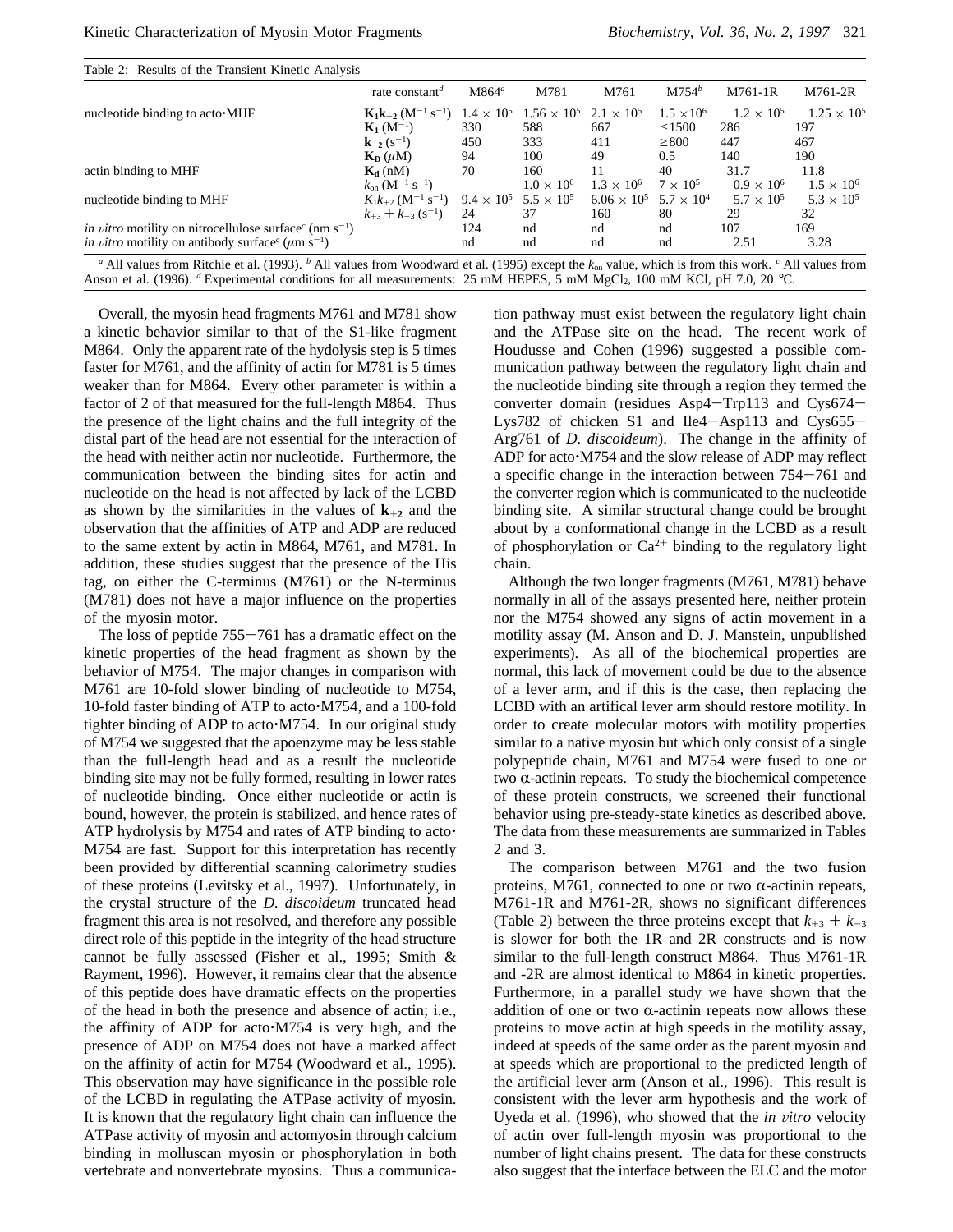

FIGURE 3: ATP-induced dissociation of the pyr-acto $\cdot$ MHF complexes. (A) Increase in pyrene fluorescence recorded during the dissociation of 0.25 *µ*M pyr-acto'M761 induced by 200 *µ*M ATP. (B and C) Plots of *k*obs vs [ATP]. (B) The observed rate constant is linear, dependent on ATP concentrations in the range of  $5-25 \mu M$ . (C) The whole data were fitted to a hyperbola. The rate constants for the isomerization step are given by the plateau values. The fitted parameters are listed in Table 2. The symbols correspond to the following *D. discoideum* myosin fragments: M761 (■), M781 (●), and M754 (O). Conditions:  $25 \text{ mM HEPES}, 5 \text{ mM MgCl}_2$ , and 100 mM KCl, pH 7.0, 20 °C.

domain is not essential for high-veleocity actin motility. However, this interface may still be important for force generation and for the downregulation of the head by the regulatory light chain.



FIGURE 4: ADP inhibition of the ATP-induced dissociation of the pyr-acto'MHF complexes. (A) Light scattering signal observed during the reaction of 100 *µ*M ATP, premixed with 100 *µ*M ADP, with  $0.25 \mu M$  pyr-acto $\cdot M761$  in the stopped-flow fluorometer. (B) Plot of  $k_{obs}/k_0$  vs ADP concentration. The dissociation constants of the ADP complexes were determined by fitting the plot to the equation  $k_{\text{obs}}/k_0 = 1/(1 + [ADP]/K_D)$ ;  $k_0 =$  the observed rate constant in the absence of ADP (Siemankowski & White, 1984). The symbols correspond to the following *D. discoideum* myosin fragments: M761 ( $\blacksquare$ ), M781 ( $\spadesuit$ ), M864 ( $\Box$ ).

A more resticted data set was collected for M754-1R and -2R as the major issue was whether the presence of the  $\alpha$ -actinin repeats produces a more "normal" kinetic behavior of the head fragment. The rates of ATP-induced dissociation of the acto'MHFs were measured over the ATP concentration range  $5-25 \mu M$ , and the ADP inhibition of these dissociation reactions were also measured. The results, summarized in Table 3, show that the second-order rate constants of ATPinduced dissociation of acto $\cdot$ MHF ( $K_1k_{+2}$ ) remained fast for all three M754 constructs. In addition, the affinity of ADP for acto'MHF remained very tight and was probably increased when the  $\alpha$ -actinin was present as the affinity was too tight to measure directly using the method used for M754. However, the observed rate constant for ATP-induced dissociation of acto'M754-1R in the presence of saturating ADP was more than 10-fold slower for acto'M754-1R and -2R compared to acto'M754 itself. This measures the rate constant of ADP dissociation from acto'MHF'ADP (**k**-**D**; Woodward et al., 1995) and is consistent with a 10-fold tighter binding of ADP to acto'M754-1R and -2R. Repeating the same measurement with mant'ADP gave similar results, i.e., values of  $k$ -**D** more than 10-fold slower for the 1R and 2R constructs although in every case the observed rate constants for mant'ADP were twice those of ADP (see Table 3). Thus these three constructs are unlikely to be able to